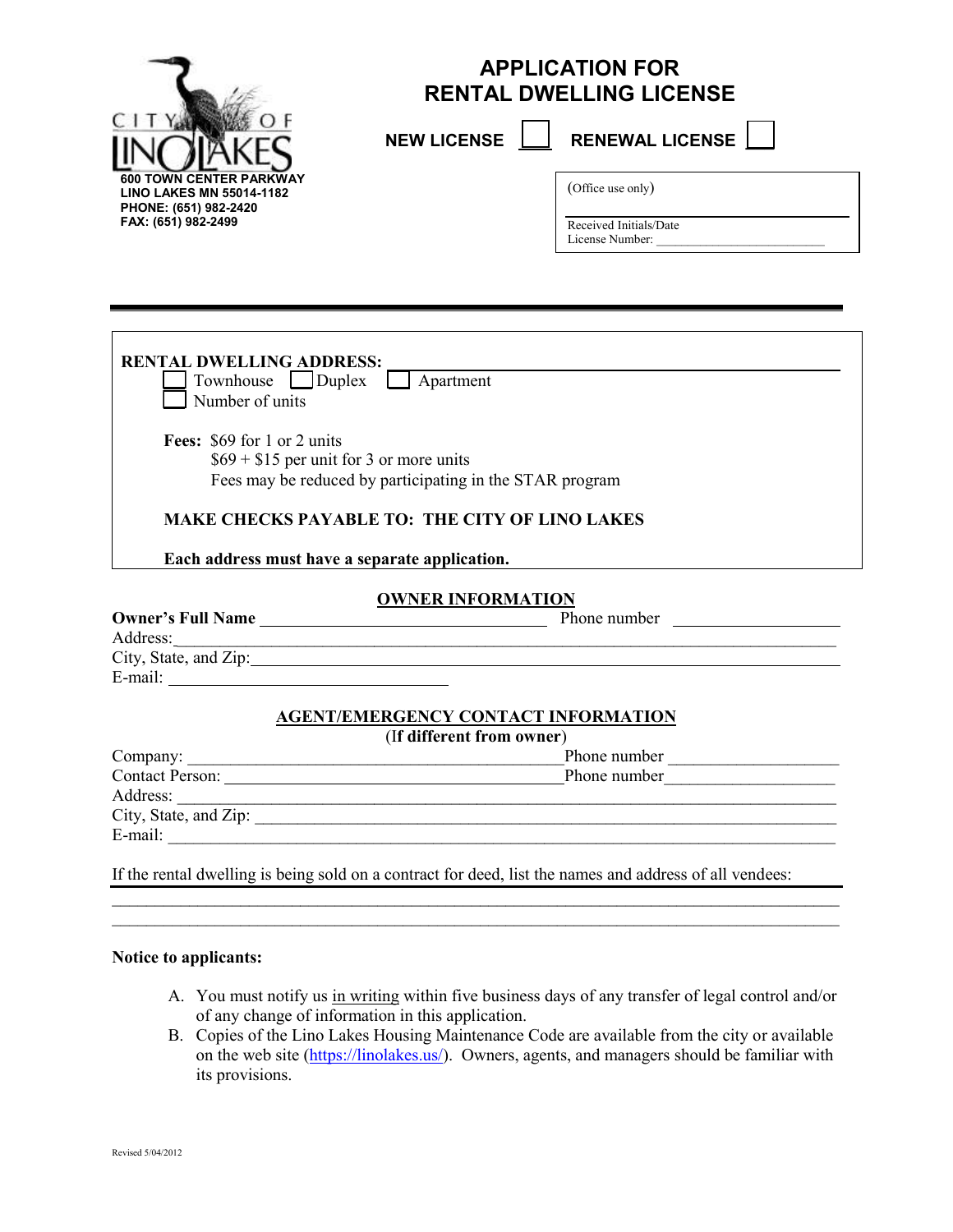| Number of buildings in the complex:           |                                                                                    |
|-----------------------------------------------|------------------------------------------------------------------------------------|
| Number of units in each building:             |                                                                                    |
| Total number of Occupants:                    |                                                                                    |
|                                               | Number of toilet and bath facilities shared by the occupants of two or more units: |
| Height of the multiple dwelling in stories:   |                                                                                    |
| Construction of the exterior of the building: |                                                                                    |
| Total floor area of the building:             |                                                                                    |
|                                               | Total area provided on premises for off-street parking:                            |

### **An inspection of your rental property is required before a license will be issued. Upon receipt and approval of the application, you will be contacted to schedule an inspection.**

1009, have been reviewed; and attests that the subject premises will be operated and The undersigned hereby applies for a Rental Dwelling License as required by city ordinance; acknowledges that the provisions of the Housing Maintenance Code, Chapter maintained according to the requirements contained therein, or be subject to applicable sanctions and penalties. The undersigned further agrees that the subject premises may be inspected by the city Enforcement Officer as provided in Section 1009.06 of the ordinance. The applicant further certifies that all statements in this application are true and authorizes the City of Lino Lakes to investigate any or all statements contained herein. The applicant also acknowledges that the misrepresentation or the omission of facts called for will be just cause for the suspension or revocation of the license.

 $\overline{\phantom{a}}$  , and the contract of the contract of the contract of the contract of the contract of the contract of the contract of the contract of the contract of the contract of the contract of the contract of the contrac

Owner's Signature Date

# **RENEWAL OF RENTAL DWELLING LICENSE IS REQUIRED EACH YEAR AND MUST BE SUBMITTED FORTY-FIVE DAYS PRIOR TO EXPIRATION OF CURRENT LICENSE. FAILURE TO DO SO WILL RESULT IN AN ADDITIONAL FEE EQUAL TO 100% OF THE LICENSE FEE.**